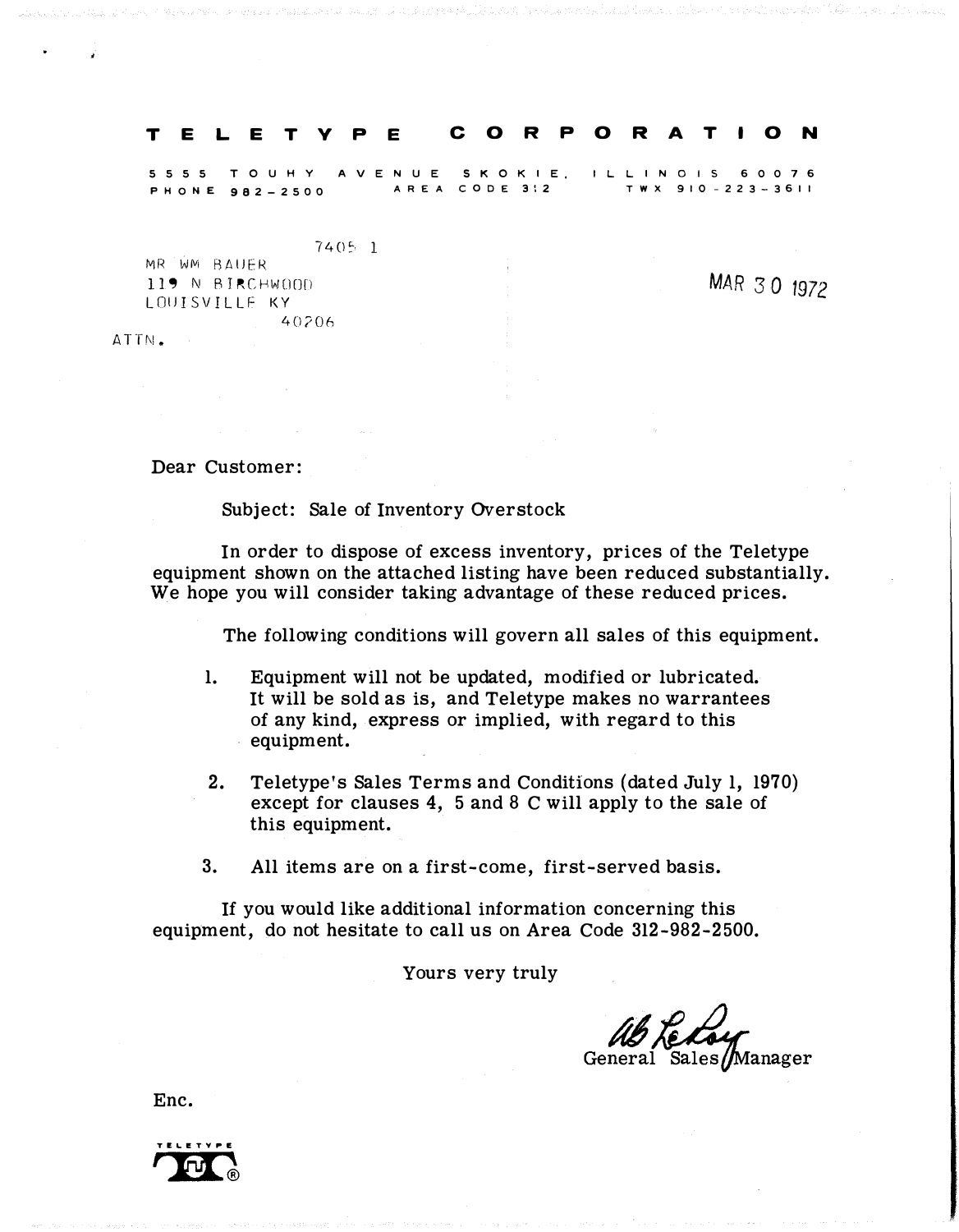### TELETYPE CORPORATION

## Attachment

# SALE OF INVENTORY OVERSTOCK

| <b>APPARATUS</b>    | <b>AVAILABLE</b>        | <b>SALE</b><br>PRICE |
|---------------------|-------------------------|----------------------|
| <b>CODE</b>         | QUANTITIES              | <b>EACH</b><br>NET   |
|                     |                         |                      |
| <b>BB32</b>         | 104                     | \$58                 |
| BK5PA               | 15                      | 70                   |
| BP37/134            | $6\phantom{1}6$         | 371                  |
| BP172/347           | 74                      | 387                  |
| BP75635             | 119                     | 400                  |
| CXC200AB            | $\mathbf 2$             | 21                   |
| <b>DRPE800</b>      | $\mathbf{1}$            | 250                  |
| ED38AZ              | 13                      | 150                  |
| ED38HK              | 14                      | 150                  |
| ED38GP              | 3                       | 150                  |
| ED53CK              | $6\phantom{1}6$         | 77                   |
| ED53CY              | $\overline{\mathbf{4}}$ | 77                   |
| LAC203AB149         | $\mathbf{1}$            | $122z$ <sup>2</sup>  |
| LAC204BK237         | $\overline{2}$          | 151278               |
| LAC204BU242         | $\mathbf{1}$            | 142261               |
| LAC214ES255         | $\overline{\mathbf{4}}$ | $135$ $249$          |
| LAC222HB            | $\mathbf{1}$            | 116269               |
| LAC301MU            | $\mathbf{1}$            | 141264               |
| LAC304HF            | $\overline{\mathbf{4}}$ | 138258               |
| LAK39BRX/LPE3       | $\mathbf{1}$            | 417 766              |
| LAK803ATD/LPR802DRC | 4                       | 5431.016             |
| LAK3ARM/LTPE1ARS    | $\overline{2}$          | 489 893              |
| LAXD4               | $\mathbf 7$             | $230$ $422$          |
| LB8/253             | 3                       | $25 -$               |
| LBXD16              | $\overline{5}$          | $226$ 416            |
| LBXD802             | 8                       | 150534               |
| LBXD803             | $\overline{2}$          | $150 -$              |
| LCXB6               | $\overline{2}$          | $26 -$               |
| LCXB805HF           | $\mathbf{1}$            | 127237               |
| LESU42              | 1                       | 111204               |
| LESU54              | 53                      | $73 + 35$            |
| LESU86              | $\boldsymbol{2}$        | $45-$                |
| LESU99              | $\mathbf{1}$            | $25 -$               |
| LESU101             | $\mathbf 2$             | $110 -$              |
| LESU136             | $\mathbf{1}$            | 133 2 4 4            |
| LESU312HF           | 6                       | 1532887              |
| <b>LESU348</b>      | $\mathbf 2$             | 65                   |
| LESU367             | $\overline{3}$          | $109 -$              |
| LESU310174BR        | $\mathbf{1}$            | $16 -$               |
| LK25ARN             | $\mathbf{1}$            | 152 $280$            |

 $1.$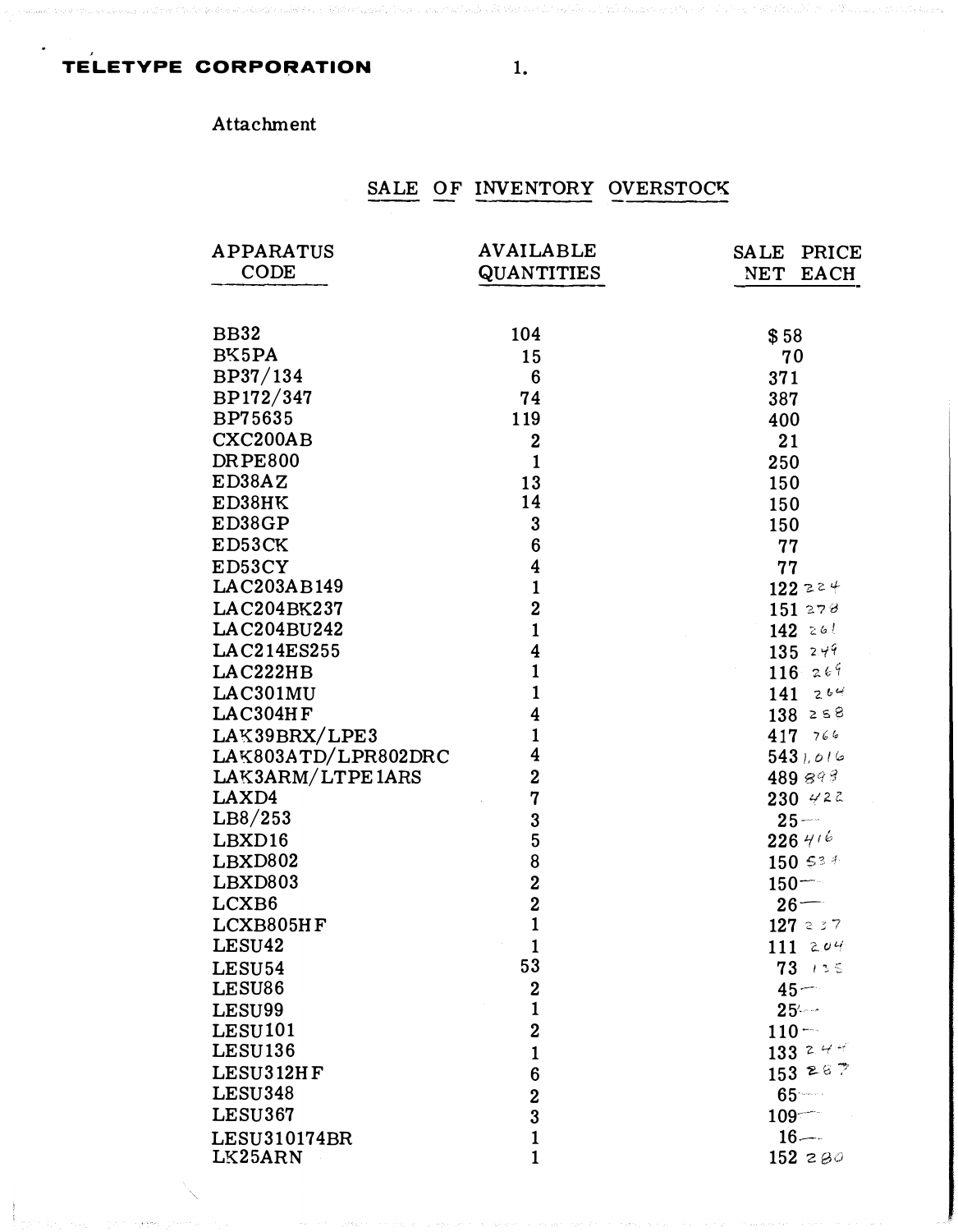#### **TELETYPE CORPORATION**

 $2.$ 

Attachment

| APPARATUS      | <b>AVAILABLE</b>  | <b>SALE</b><br>PRICE      |
|----------------|-------------------|---------------------------|
| <b>CODE</b>    | <b>QUANTITIES</b> | NET EACH                  |
|                |                   |                           |
| LK27ARK        | 4                 | $$199$ 366                |
| LK29BRW        | 3                 | 279<br>151                |
| LK36ARN        | $\mathbf{1}$      | $152 -$                   |
| LK36BRR        | $\mathbf{1}$      | $152 -$                   |
| LK48ARN        | 22                | 17439                     |
| LK806ATN       | $\mathbf{1}$      | $266 -$                   |
| LK815HF/ATN    | $6\phantom{1}6$   | $204 -$                   |
| LMRB201BZ      | 10                | $120 \times 24$           |
| LMU30          | 66                | 31 59                     |
| LMU36          | 15                | $\mathcal{S}^{\,q}$<br>31 |
| LMU42          | 3                 | $25 -$                    |
| LMU47          | $\overline{2}$    | $182$ 34 $^\prime$        |
| <b>LMU56</b>   | 13                | 28 s2                     |
| LP29WH/AEL     | 3                 | $437$ $802$               |
| LP67RNAJA      | $\mathbf{1}$      | 538 988                   |
| LP107RXAHU     | $\mathbf{1}$      | $428 -$                   |
| LPC301BR       | $\mathbf{1}$      | 85151                     |
| LPR13AWA       | $\mathbf{1}$      | 326598                    |
| LPR77AWA       | $\overline{2}$    | $295$ s <sup>41</sup>     |
| LRB57          | $\mathbf{1}$      | $105 -$                   |
| LRC300HG       | $\mathbf{1}$      | $60 + 3$                  |
| LRPE2          | $\overline{2}$    | 198.763                   |
| LRPE15         | $\mathbf{1}$      | $248$ 45 $^{\circ}$       |
| <b>LRPE804</b> | $\mathbf{1}$      | $93 -$                    |
| LRS3           | $\mathbf{1}$      | 143.262                   |
| LRXB26         | 38                | $203 \div 7\frac{3}{7}$   |
| LRXB27         | $\mathbf{1}$      | $159^{292}$               |
| LS1ADN         | $\mathbf 2$       | $125 -$                   |
| LS2ADL201      | 31                | 1833356                   |
| LSB4           | $\overline{2}$    | $17 -$                    |
| LSS200AB       | 1                 | 421                       |
| LTHS209BU      | $\mathbf{1}$      | $150 -$                   |
| LTHS212BZ      | 6                 | $316$ sal                 |
| LTRK6ARN       | $\mathbf{1}$      | $246$ 452                 |
| LX3            | $\mathbf{1}$      | 95349                     |
| LXD15          | 12                | $114 \ge 0$               |
| LXDB17         | $\mathbf 2$       | $37$ $64$                 |
| LXDB200GA      | $\mathbf{1}$      | 61 $13$                   |
| LXDB803HF      | $\mathbf{1}$      | $48$ $90$                 |
| LXDB804HF      | $\overline{2}$    | 96 :50                    |